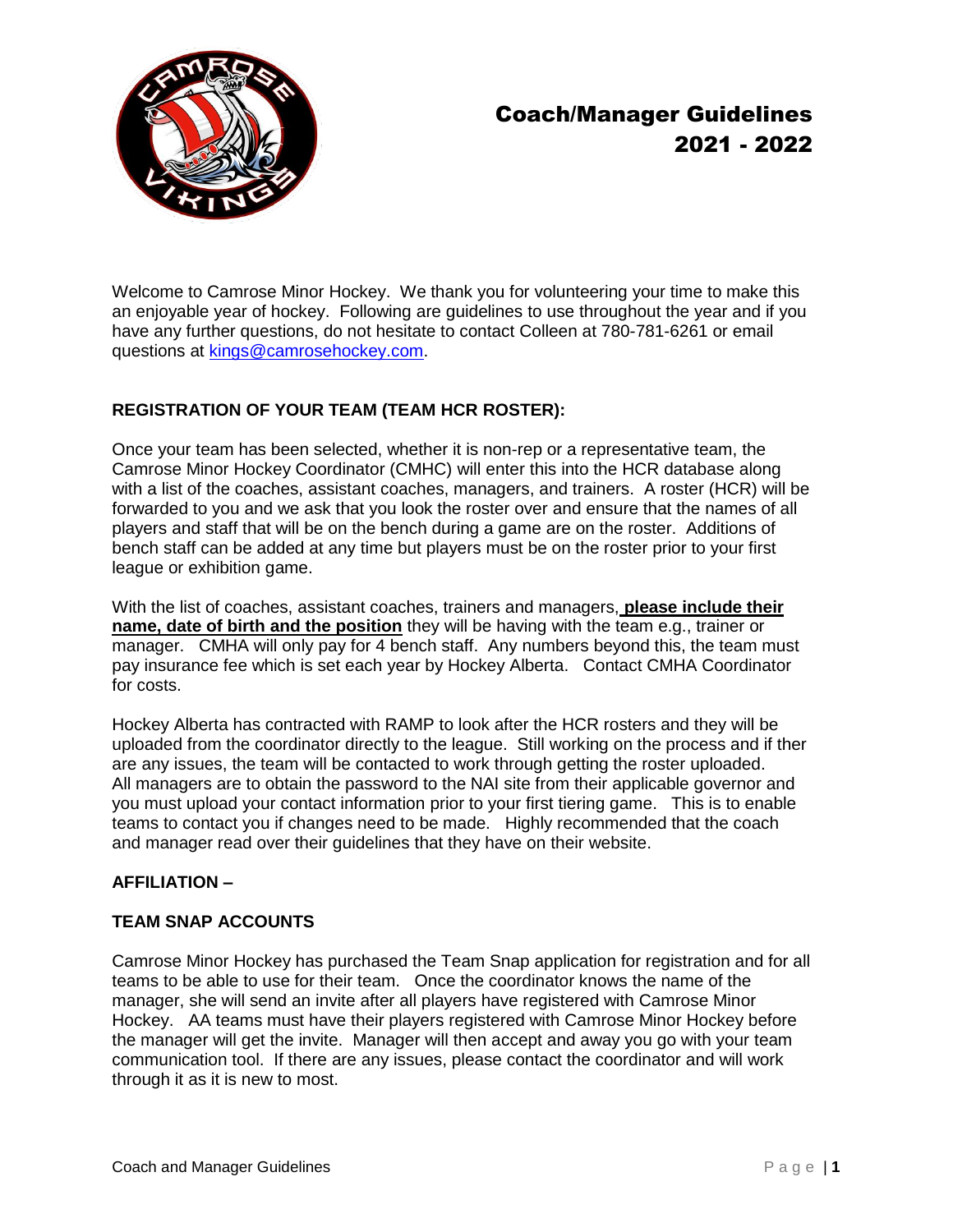## **BUDGETS**

It is the policy of CMH that all representative, B teams and female teams submit a budget by the end of December. This can be forwarded to the CMHC via email or left at the office. This can be done in any format you want.

#### **CELL PHONES**

It is highly recommended that all cell phones be collected at the dressing room door prior to any practice or game. Hockey Alberta has a strict policy on any type of "hockey" related information that may be posted on Social Media and suspension of the player and/or coach can happen.

#### **MEDICAL FORMS**

Medical Forms are to be completed for each player and can be found on the CMHA website. It is recommended that they be kept by the manager and/or trainer. Hockey Alberta Rules regulate that the form be completed and kept with the manager at all times in cases where a child may have a health issue come up and coaches and managers should be aware of what to do.

#### **FIRST AID KITS**

It is not the responsibility of CMHA to provide First Aid Kits to the teams. It is suggested that the team purchase a kit and have it handy at all times by the coaches/trainers. If possible, the medical forms could be kept in the same area.

## **FUND RAISING ACTIVITIES**

Camrose Minor Hockey supports the idea of fund raising for the representative teams. House league teams are requested to submit a proposal to the board as to what kind of fund raising they would like to do and what they will be using the money for. We do not want the community to be infiltrated with teams trying to fund raise. It is common courtesy that if a team has a tournament, other teams are not to sell their "products" unless it has been agreed upon by the host tournament team. Bottle drives are booked at the discretion of the team and can be done in Camrose or with any other bottle depot but you do not need to contact the CMHA Coordinator.

#### **TRAVELLING / EXHIBITION GAMES**

If your team decides to attend a tournament or host/go to an exhibition game, a permit must be obtained from the CMHC. Please click on the link on the front page of the CMHA website and complete the information requested.

Submission for travel permits are to be requested asap. Once the travel permit is approved, it will show up in the manager's email.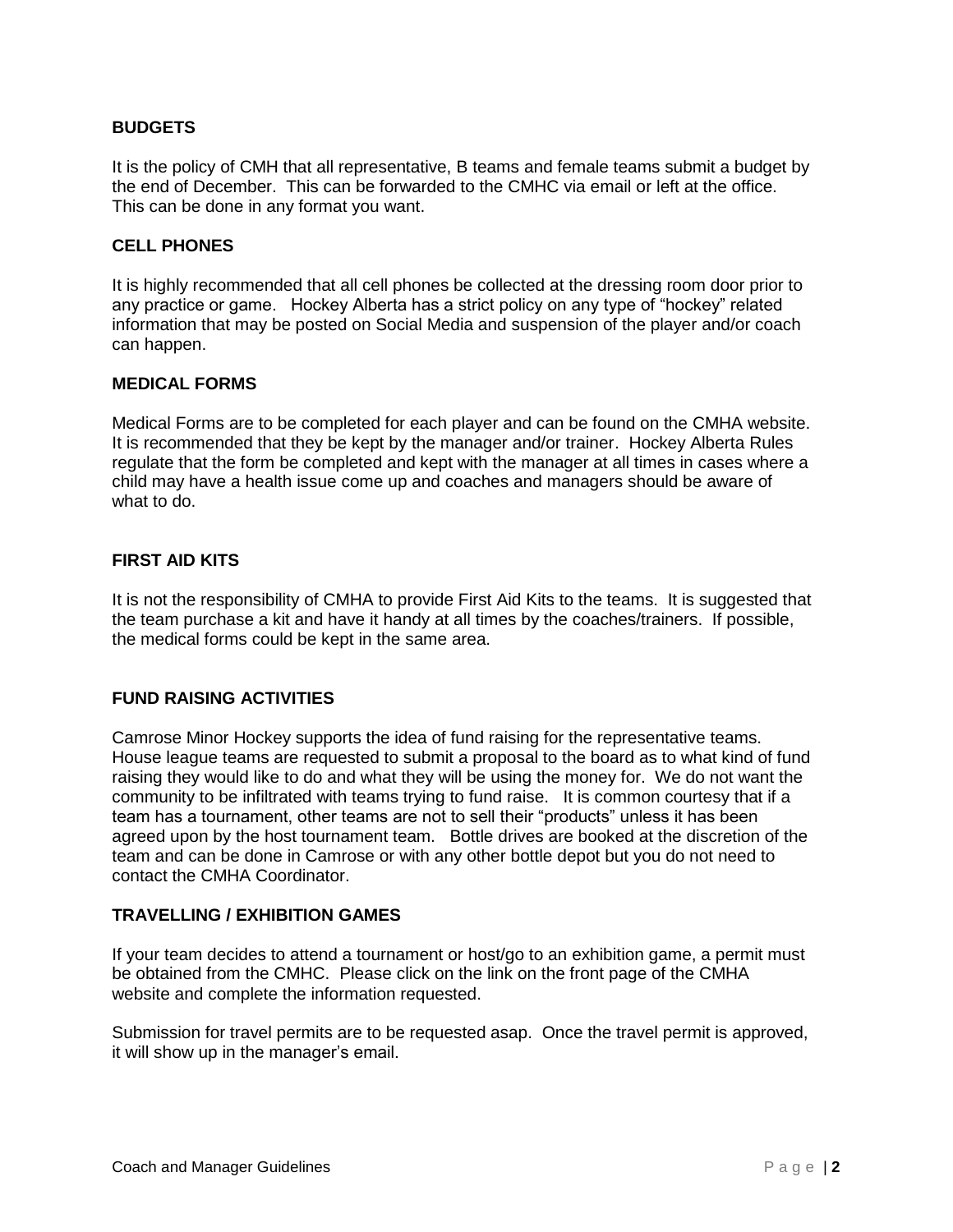# **SCORE BOOKS**

All teams registered with their league will have one score book provided to them. As games were not completed last season, we have asked for all books to be returned. If you are missing a book, please let me know as people were still looking and returning from last season.

Please read over your particular league rules and regulations as to how to submit game sheets and enter them on their website. NAI is looking at doing egamesheets so that you can complete it online during the game. This is not compulsory but if you wanted to try it, go ahead.

#### **COACHING CLINICS**

In the past, it was not regulated whether or not a coach had certain coaching courses. Hockey Alberta is now regulating that there must be someone on the bench with designated coaching courses. Please refer to the Hockey Alberta website for requirements.

CMH will reimburse any coach for attending a clinic that is required to meet their obligations for the current year. If you want to take a course and it is not a requirement for your current position, Camrose Minor Hockey will not cover this cost.

Upcoming clinic information can be obtained under the Hockey Alberta website.

#### **ICE SCHEDULING/CANCELLATION**

Please refer to the policies on the CMH Website.

Ice Scheduling is a very time consuming job and every effort is made to accommodate a teams request for changes. It is to be noted that when teams are taking part in provincials, these games are to be played before regular league games. There is a limited time frame for provincial games to be played and at that time, it may be necessary to bump teams from their regular spot. In general, it would be teams that have two ice times that would see them reduced to one.

All rescheduled games and exhibition games must be booked in by Monday evening. Ref assignments begin on Tuesday morning.

Confirmation of extra ice booked will come from the Coordinator. If you do not see it by Thursday on the main ice schedule, please contact the Coordinator.

If a game is cancelled due to inclement weather, please contact the Coordinator asap and the refs can be cancelled but if it is less than 24 hours notice, they will need to be paid. Ice can be returned unless you decide to use it and will be billed for an extra practice.

*The City of Camrose has implemented a new policy that ice must be returned 14 weeks in advance if we do not want to be charged. If it is less then this time frame, the team will be billed if the ice goes unused.*